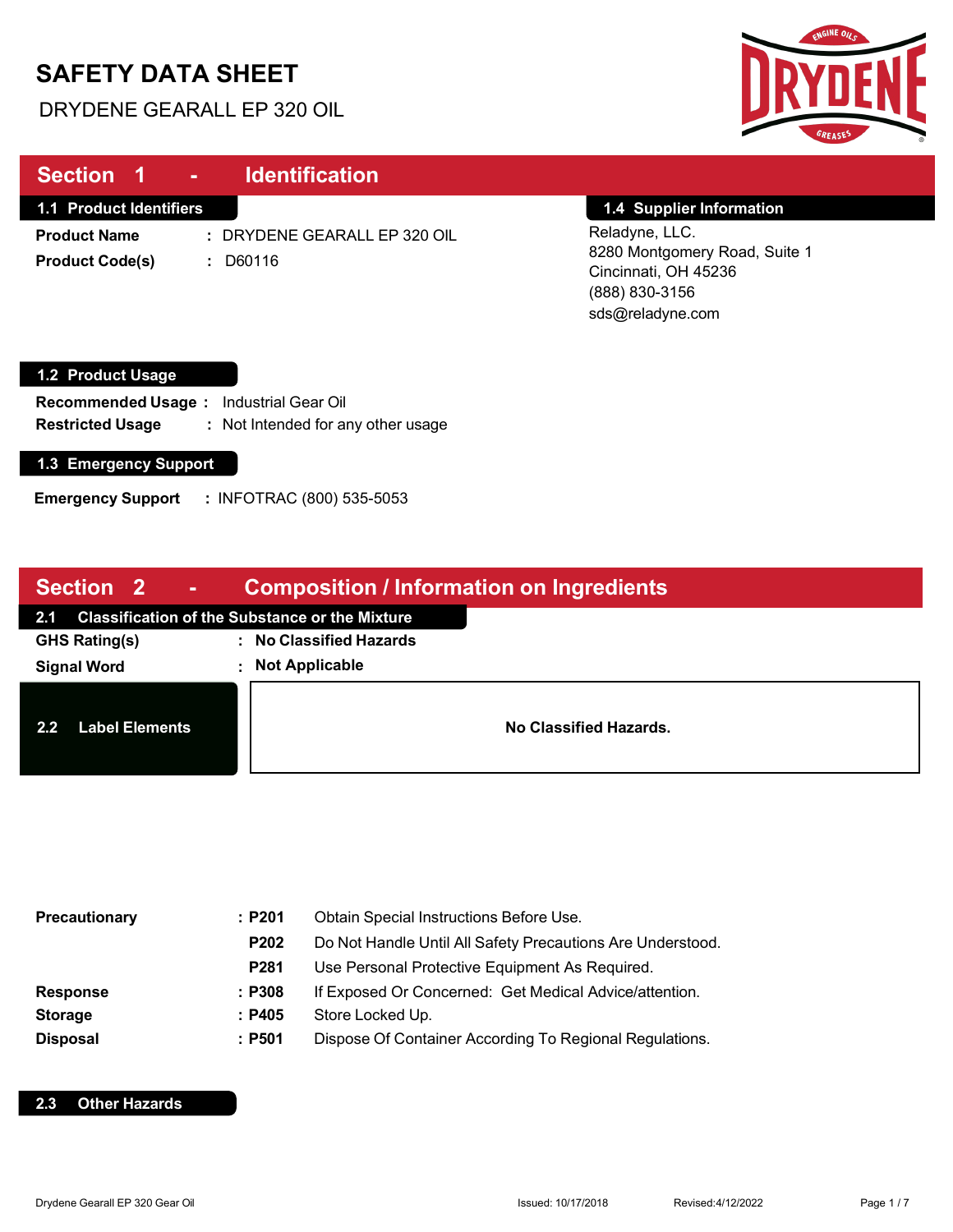| 3.1 Substance Details                     |            |         |
|-------------------------------------------|------------|---------|
| <b>Chemical Name</b>                      | CAS#       | %Weight |
| <b>BASE OIL SEVERELY REFINED</b>          | 64742-65-0 | 83.0    |
| RESIDUAL OILS, PETROLEUM, SOLVENT-DEWAXED | 64742-62-7 | 15.0    |

| INERT | The remaining percentage are not listed as Physical or Health Hazards (29 CFR 1910.1200) | 2.0 |
|-------|------------------------------------------------------------------------------------------|-----|

Products containing mineral oil with less than 3% DMSO extract as measured by IP-346.

| <b>Section</b>                       | <b>First Aid Measures</b>                                                                                                                                                                                                                                                                                                                                                                                                                                                                  |
|--------------------------------------|--------------------------------------------------------------------------------------------------------------------------------------------------------------------------------------------------------------------------------------------------------------------------------------------------------------------------------------------------------------------------------------------------------------------------------------------------------------------------------------------|
| <b>First Aid Measures</b><br>4.1     |                                                                                                                                                                                                                                                                                                                                                                                                                                                                                            |
| <b>Eye Contact</b>                   | : Immediately flush eyes with plenty of water occasionally lifting the upper and lower eyelids.<br>Check for and remove any contact lenses. Continue to rinse for atleast 20 minutes. Get<br>Medical Attention.                                                                                                                                                                                                                                                                            |
| <b>Inhalation</b>                    | : Remove victim to fresh air and keep at rest in a position comfortable for breathing. If breathing<br>is irregular or if respiratory arrest occurs, provide artificial respiration or oxygen by trained<br>personnel. It may be dangerous to the person providing aid to give mouth to mouth<br>resuscitation. Maintain an open airway. Get medical attention if symptoms occur.                                                                                                          |
| Ingestion                            | : Wash out mouth with water. If material has been swallowed and the exposed person is<br>conscious, give small quantities of water to drink. Stop if the exposed person feels sick as<br>vomiting may be dangerous. Do not induce vomiting unless directed to do so by medical<br>personnel. If vomiting occurs, the head should be kept low so that vomit does not enter the<br>lungs. Never give anything by mouth to an unconscious person. get medical attention if<br>symptoms occur. |
| <b>Symptoms &amp; Effects</b><br>4.2 |                                                                                                                                                                                                                                                                                                                                                                                                                                                                                            |
| <b>To Physician</b>                  | : Treat symptomatically. Contact poison specialist if product has been ingested.                                                                                                                                                                                                                                                                                                                                                                                                           |
| <b>Specific Treatment</b>            | : No Specific Treatment.                                                                                                                                                                                                                                                                                                                                                                                                                                                                   |
| <b>Medical Attention</b><br>4.3      |                                                                                                                                                                                                                                                                                                                                                                                                                                                                                            |
| <b>Protection of First Aiders</b>    | No action should be taken involving any personal risk or without suitable training. It<br>may be dangerous to the person providing aid to give mouth-to-mouth resuscitation.                                                                                                                                                                                                                                                                                                               |
| <b>Note To Doctor</b>                | : Aspiration during swallowing or vomiting may severely damage the lungs. If evacuation<br>of stomach contents is necessary, use method least likely to cause aspiration.                                                                                                                                                                                                                                                                                                                  |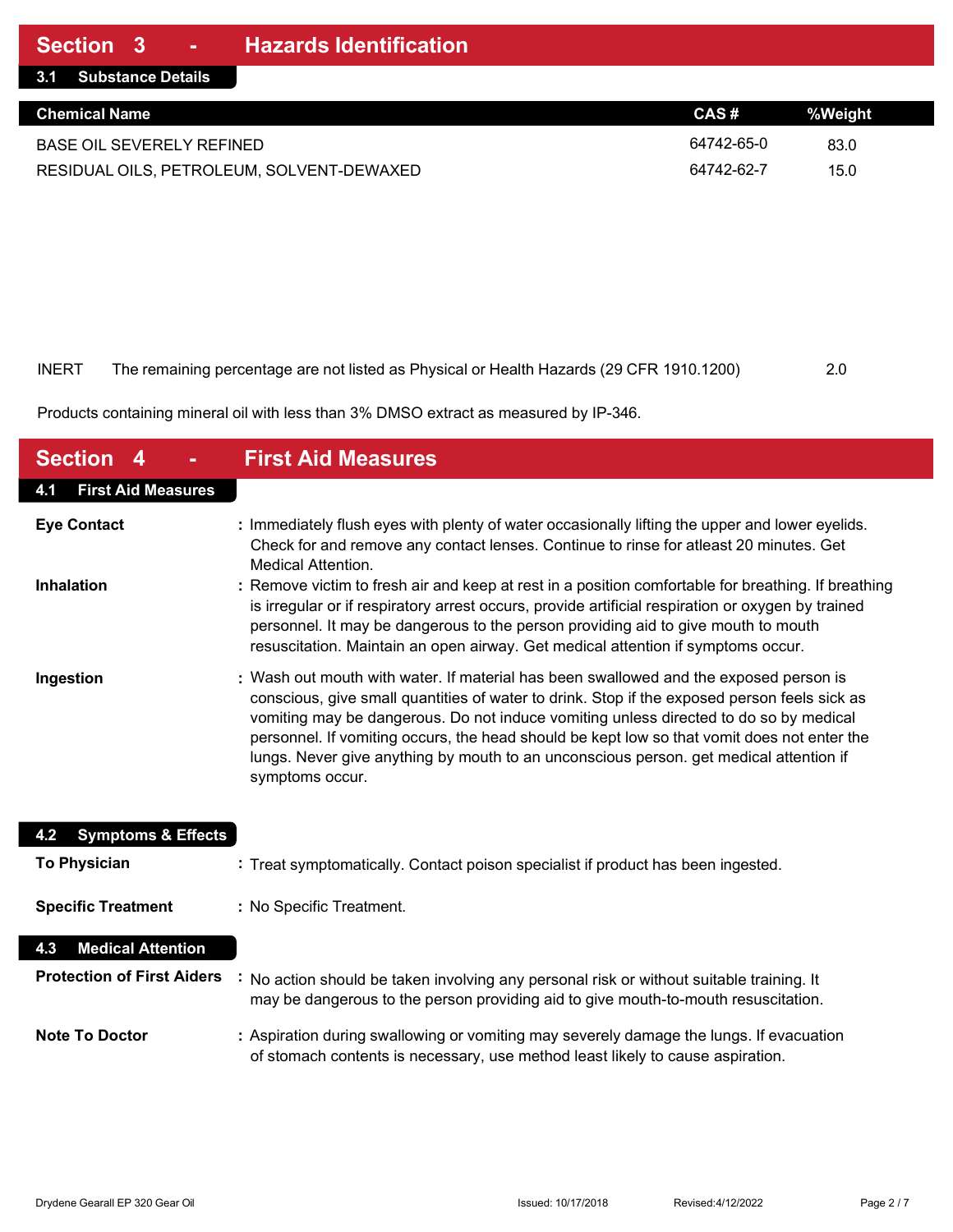### **Section 5 - Fire Fighting**

| UUUNII U                                             | т по гтупину                                                                                                                                                                                                                                                                                                                                                                                                                                                     |
|------------------------------------------------------|------------------------------------------------------------------------------------------------------------------------------------------------------------------------------------------------------------------------------------------------------------------------------------------------------------------------------------------------------------------------------------------------------------------------------------------------------------------|
| <b>Extinguishing Media</b><br>5.1                    |                                                                                                                                                                                                                                                                                                                                                                                                                                                                  |
| <b>Suitable Media</b><br>Unsuitable Media            | : CO2, Dry chemical, or Foam. Water can be used to cool and protect product. Do not use<br>water jet as an extinguisher, it will spread the fire.                                                                                                                                                                                                                                                                                                                |
| <b>Specific Hazards</b><br>5.2                       |                                                                                                                                                                                                                                                                                                                                                                                                                                                                  |
| <b>Specific hazards</b><br>arising from this product | : When heated, hazardous gases may be released including: sulfur dioxide. A solid stream of<br>water will spread the burning material. Material creates a special hazard because it floats on<br>water. This material creates a special hazard because it floats on water. This material is<br>harmful to aquatic life. Any fire water contaminated with this material must be contained and<br>prevented from being discharged to any waterway, sewer or drain. |
| <b>Firefighters Advice</b><br>5.3                    |                                                                                                                                                                                                                                                                                                                                                                                                                                                                  |
| <b>Special protective</b><br>equipment               | : Fire Equipment Information: Fire-fighters should wear appriovirate protective equipment and<br>sel contained breathing apparatus (SCBA) with a full face -piece operated in positive<br>pressure mode.                                                                                                                                                                                                                                                         |

### **Section 6 - Accidental Release Measures**

#### **6.1 Personal precautions, protective equipment**

**General Measures :** No health affects expect from the cleanup of this material if contact can be avoided. Follow personal protect equipment recommendations found in section 8 of this SDS.

#### **6.2 Environmental Precautions**

**Non-Emergency Personnel :** Avoid dispersal of spilled material and runoff and contact with soil , waterways, drains and sewers. Inform authorities if the product has caused environmental pollution Water Polluting Material may be harmful to the environment if released in large quantities.

| 6.3                           | <b>Materials &amp; Methods to Contain and Cleanup</b>                                                                                                                                                                                                                                                                                                                                                                                                                                                                             |
|-------------------------------|-----------------------------------------------------------------------------------------------------------------------------------------------------------------------------------------------------------------------------------------------------------------------------------------------------------------------------------------------------------------------------------------------------------------------------------------------------------------------------------------------------------------------------------|
| <b>Reference Section 8</b>    | : Follow all protective equipment recommendations provided in Section 8.                                                                                                                                                                                                                                                                                                                                                                                                                                                          |
| <b>Spill Control Measures</b> | : Prevent the spread of any spill to minimize harm to human health and the environment if<br>safe to do so. Wear complete and proper personal protective equipment following the<br>recommendation of Section 8 at a minimum. Dike with suitable absorbent material like<br>granulated clay. Dispose of according to Federal, State, Local, or Provincial regulations.<br>Used fluid should be disposed of at a recycling center.                                                                                                 |
|                               | Containment and Cleanup: Stop leak if without risk. Move containers from spill area. Approach release from upwind.<br>Prevent entry into sewers, water courses, basements or confined areas. Wash spillage's<br>with noncombustible, absorbent material e.g. sand earth vermiculite or diatomaceous earth<br>and place in container for disposal according to local regulations. Dispose of via licensed<br>waste disposal contractor. Contaminated absorbent material may pose the same threat<br>hazard as the spilled product. |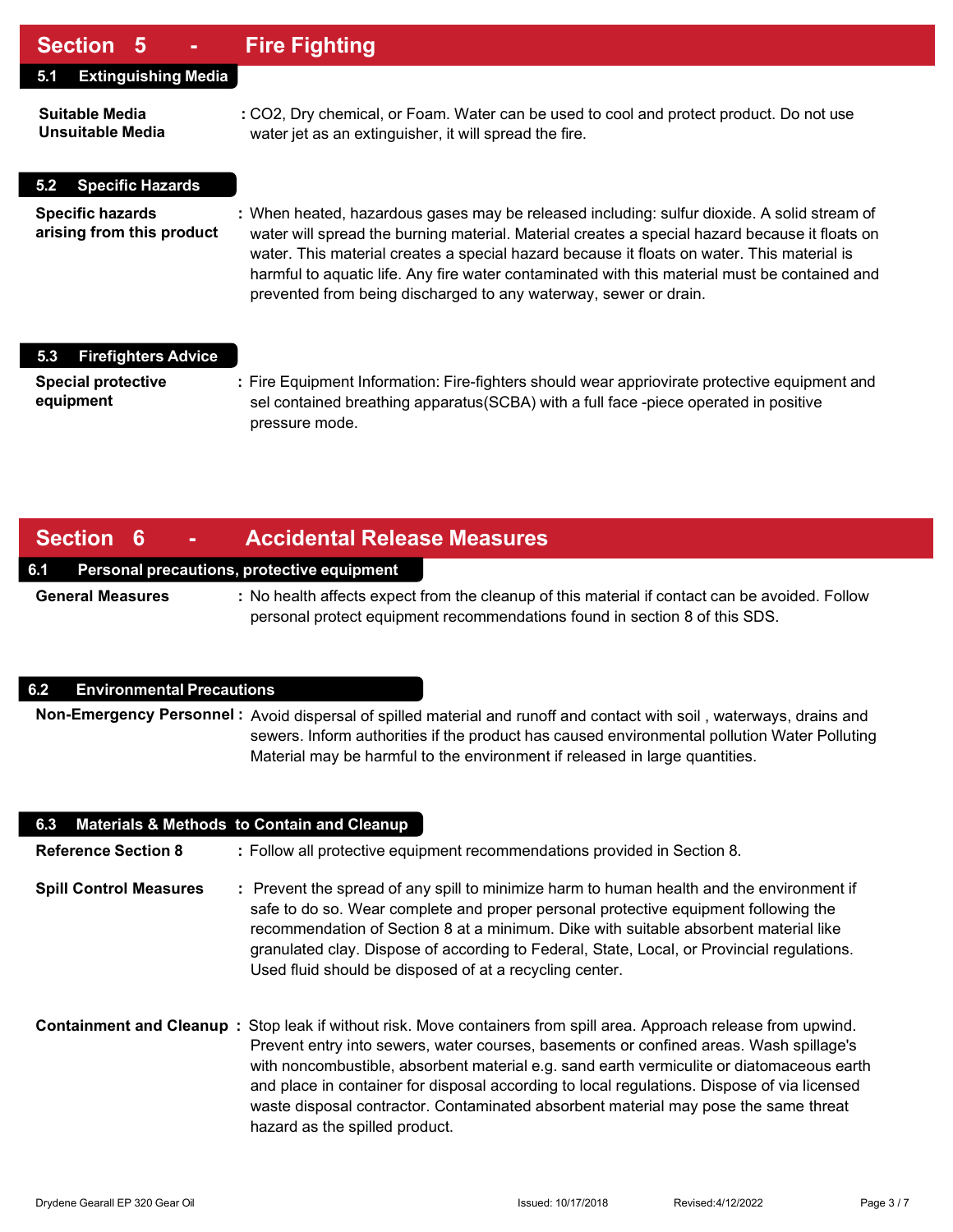| <b>Section 7</b> | <b>Handling &amp; Storage</b> |
|------------------|-------------------------------|
|------------------|-------------------------------|

**7.1 Safe Handling**

**Personal Protective :** Put on appropriate personal protective equipment (see section 8). Do not ingest. Avoid **Equipment** contact with eyes, skin and clothing. Avoid breathing vapor or mist. Avoid release to the environment. Keep in the original container or an approved alternative made from a compatible material, keep lid tightly closed when not in use. Empty containers retain product residue and can be hazardous. Do not reuse container.

#### **7.2 Safe Storage**

**Required conditions :** Odorous and toxic fumes may form from the decomposition of this product if stored at temperatures in excess of 113 deg F (45 deg C) for extended periods of time or if heat sources in excess of 250 deg F (121 deg C) are used. Store away from incompatible materials. See section 10 for incompatible materials.

#### **7.3 Specific End Use**

**Designed Purpose :** This product is designed for use as a Industrial Gear Oil

| <b>Section 8</b> | <b>Exposure Control</b><br>$\mathbf{m} \in \mathbb{R}^n$  |                        |               |
|------------------|-----------------------------------------------------------|------------------------|---------------|
| <b>CAS</b>       | 8.1 United States Exposure Limits<br><b>Chemical Name</b> | <b>Exposure Limits</b> | <b>Source</b> |
| 64742-65-0       | Distillates, petroleum, solvent-dewaxed                   | 5mg/m3                 | <b>IUCLID</b> |

| <b>Exposure Controls</b><br>8.2                 |                                                                                                                                                                                                                                                                                                                                                                                  |
|-------------------------------------------------|----------------------------------------------------------------------------------------------------------------------------------------------------------------------------------------------------------------------------------------------------------------------------------------------------------------------------------------------------------------------------------|
| <b>Engineering Controls</b>                     | : Material should be handled in enclosed vessels and equipment, in which case general room<br>ventilation should be sufficient. Local exhaust ventilation should be used at points where dust,<br>mist, vapors or gases can escape into the room air. No special requirements under ordinary<br>conditions of use and with adequate ventilation.                                 |
| <b>Enviromental Exposure</b><br><b>Controls</b> | : General room ventilation should be satisfactory. Local exhaust ventilation may be necessary if<br>misting is generated.                                                                                                                                                                                                                                                        |
| <b>Hygeine Measures</b>                         | : Always observe good personal hygiene measures, such as washing after handling the material<br>and before eating, drinking, and/or smoking. Routinely wash work clothing to remove<br>contaminants. Discard contaminated footwear that cannot be cleaned.                                                                                                                       |
| <b>Eye / Face Protection</b>                    | : If contact is likely, safety glasses with side shields are recommended.                                                                                                                                                                                                                                                                                                        |
| <b>Skin / Hand Protection</b>                   | : Butyl rubber. Use nitrile or neoprene gloves. Use good industrial hygiene practices. In case of<br>skin contact, wash hands and arms with soap and water. Use caution when opening manway<br>covers of storage and transportation containers. 3-nitroaniline crystals may be present on the<br>interior surface of these openings. 3-nitroaniline is toxic by dermal exposure. |
| <b>Respiratory Protection</b>                   | : Use a properly fitted air purifying or supplied air respirator complying with an approved standard<br>if a risk assessment indicates this a necessary. Respirator selection must be based on known<br>or anticipated exposure levels, the hazards of the product and the safe working limits of the<br>selected respirator.                                                    |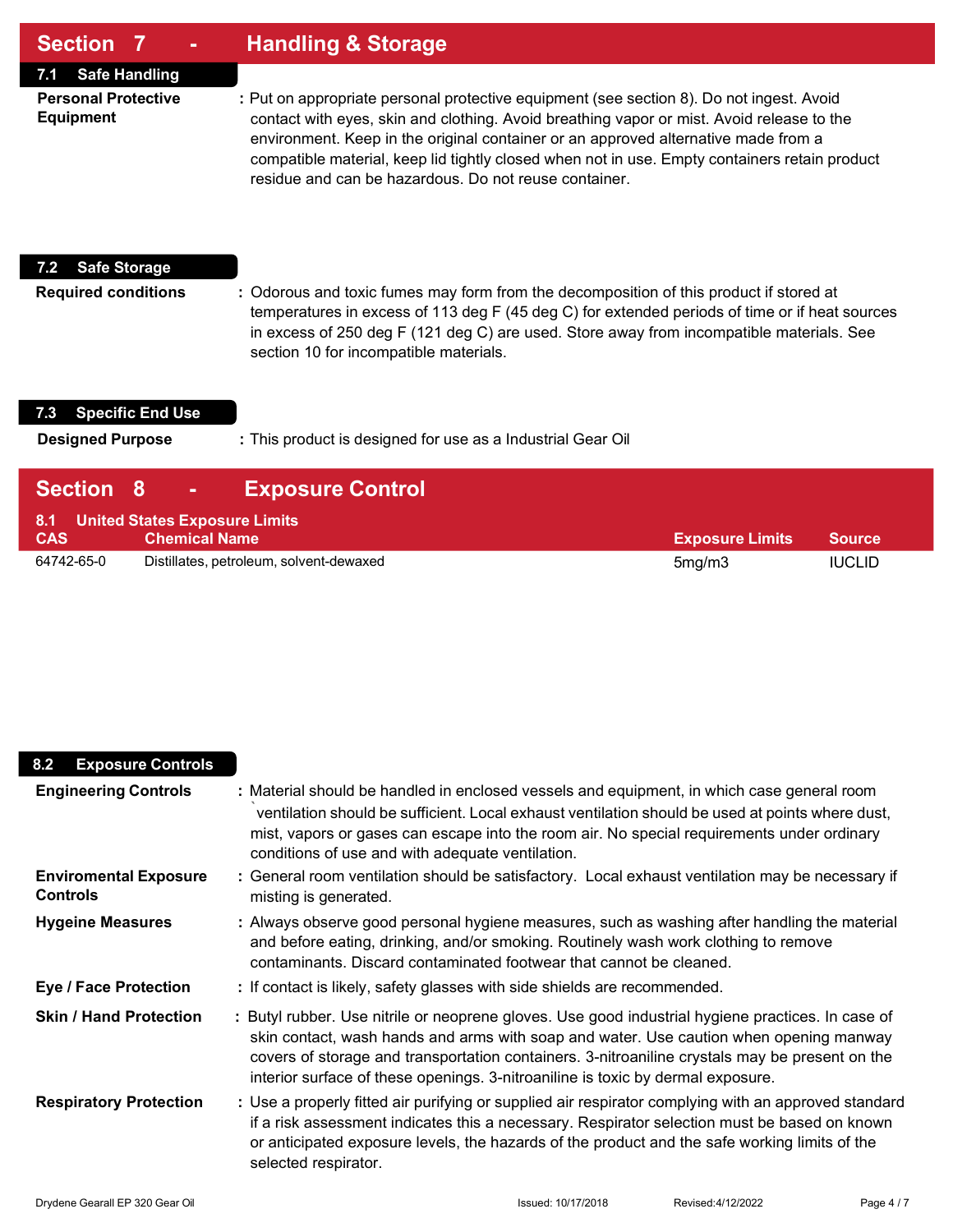### **9.1 Information On Basic Physical and Chemical Properties**

| <b>Physical state</b>                  | : Liquid                      |
|----------------------------------------|-------------------------------|
| Color                                  | : B&C                         |
| Odor                                   | : Characteristic of Petroleum |
| Odor threshold                         | : No Data Available           |
| рH                                     | : No Data Available           |
| <b>Freezing Point</b>                  | : No Data Available           |
| <b>Boiling Point / Range</b>           | : No Data Available           |
| <b>Flash Point COC</b>                 | :209C                         |
| <b>Evaporation rate:</b>               | : No Data Available           |
| <b>Upper Explosive Limits (% air)</b>  | : No Data Available           |
| Lower Explosive Limits (% air)         | : No Data Available           |
| Flammability (solid, gas)              | : Not Applicable              |
| Vapor pressure                         | : <1 mm Hq                    |
| Vapor density (air=1)                  | : > 1                         |
| <b>Specific Gravity</b>                | : 0.88                        |
| <b>Auto-ignition temperature</b>       | : Not Determined              |
| Decomposition temperature              | : Not Determined              |
| <b>Solubility in water</b>             | : Negligible, 0-1%            |
| Partition coefficient, n-octanol/water | : No Data Available           |

### **Section 10 - Stability & Reactivity**

# **10.1 Material Analysis**

| Reactivity                                | : No Data Available |
|-------------------------------------------|---------------------|
| Chemical stability                        | : Stable Under Norr |
| <b>Possibility of hazardous reactions</b> | : Hazardous polyme  |

#### **10.2 Environmental**

**Conditions to avoid :** Temperatures above the high flash point of this combustible material in combination with sparks, open flames, or other sources of ignition.

- **Incompatible materials :** Strong oxidizing agents
- **Hazardous decomposition products :** Carbon monoxide, Smoke, Carbon monoxide, sulfur oxides, aldehydes, and other petroleum decomposition products in the case of incomplete combustion. Oxides of nitrogen, phosphorus, calcium, copper, magnesium, sodium, and hydrogen sulfide may also be present

# **Section 11 - Toxicological Information**

| 11.1 Toxicological Effects |                                                                                   |
|----------------------------|-----------------------------------------------------------------------------------|
| <b>Ingestion Toxicity</b>  | : No hazard with normal usage.                                                    |
| <b>Skin Contact</b>        | : This material is likely to be slightly irritating to skin based on animal data. |
| <b>Inhalation Toxicity</b> | : No data available.                                                              |
| <b>Eye Contact</b>         | : The material is likely to be irritating to eyes based on animal data.           |

**Chemical stability :** Stable Under Normal Circumstances. **Possibility of hazardous reactions :** Hazardous polymerization will not occur.

| 11.2 Inhalation Toxicity Data |                                                      |                     |              |         |               |
|-------------------------------|------------------------------------------------------|---------------------|--------------|---------|---------------|
|                               | <b>CAS</b> Chemical Name                             | Test                | <b>Value</b> | Species | <b>Source</b> |
|                               | 64742-62-7 Residual oils, petroleum, solvent-dewaxed | Inhalation 2.18mg/L |              | 4h Rat  | NLM CIP       |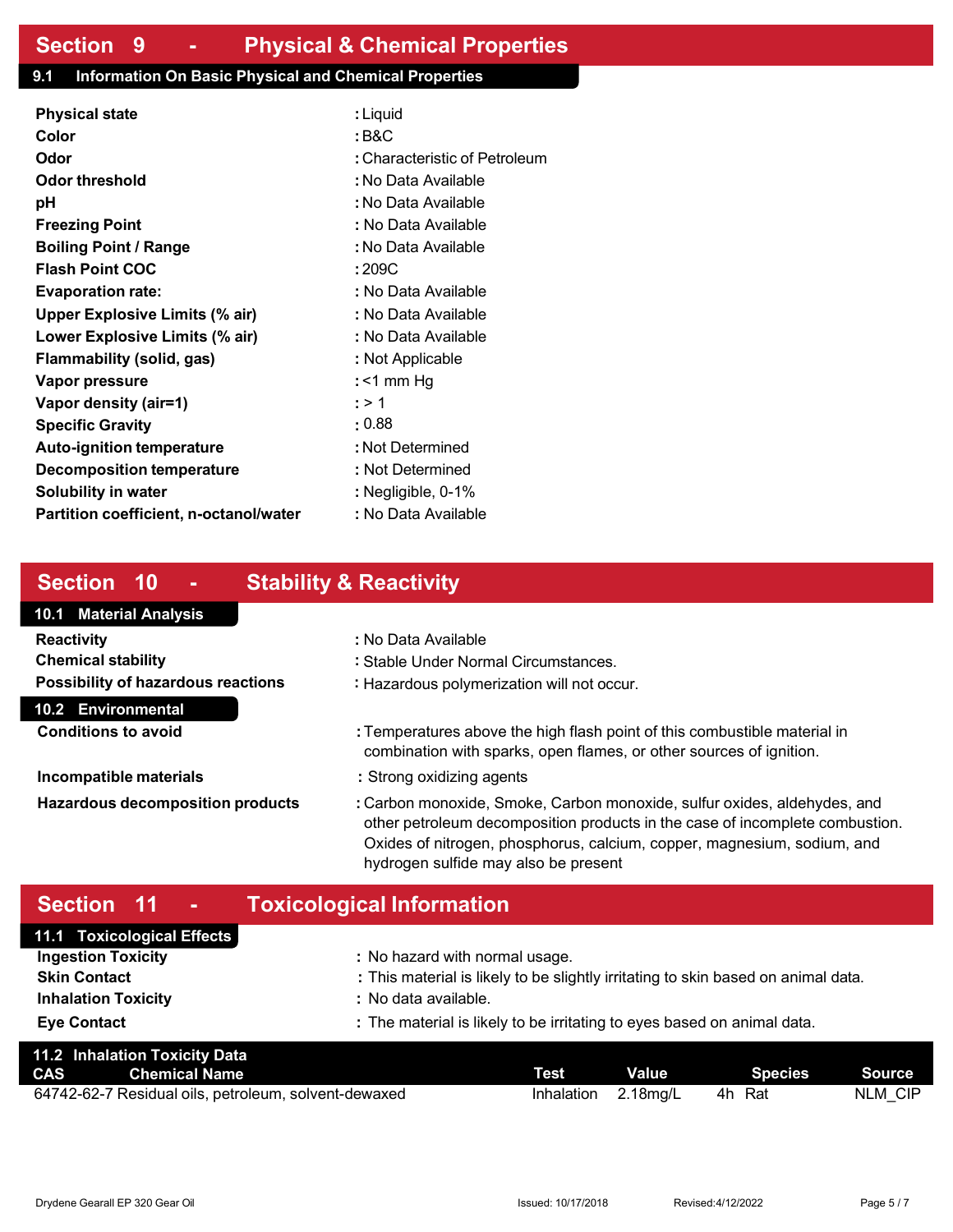| Section 11 - Toxicological Information Continued |                                   |                                                                     |      |       |                                        |               |
|--------------------------------------------------|-----------------------------------|---------------------------------------------------------------------|------|-------|----------------------------------------|---------------|
|                                                  | 11.3 Dermal & Other Toxicity Data |                                                                     |      |       |                                        |               |
| <b>CAS</b>                                       | <b>Chemical Name</b>              |                                                                     | Test | Value | <b>Species</b>                         | <b>Source</b> |
|                                                  |                                   | 64742-62-7 Residual oils, petroleum, solvent-dewaxed                | LC50 |       | 5000mg/L 96h Oncorhynchusmykiss IUCLID |               |
|                                                  |                                   | 64742-65-0 Distillates, petroleum, solvent-dewaxed heavy paraffinic | LC50 |       | 5000mg/L 96h Oncorhynchusmykiss IUCLID |               |

| <b>Sensitizer</b><br><b>Mutagenicity</b> | : No data available to indicate product or components may be a skin sensitizer.<br>: No data available to indicate product or any components present at greater<br>than 0.1% is mutagenic or genotoxic. |
|------------------------------------------|---------------------------------------------------------------------------------------------------------------------------------------------------------------------------------------------------------|
| Carcinogenicity                          | : Not expected to cause cancer. This product meets the IP-346 criteria.                                                                                                                                 |
| <b>Reproductive Toxicity</b>             | : No data available if components greater than 0.1% may cause birth defects.                                                                                                                            |

# **Section 12 - Ecological Information**

### **12.1 Aquatic Toxicity**

| <b>Acute Aquatic ecotoxicity</b>          | : Non-hazardous under Aquatic Acute Environment category.            |
|-------------------------------------------|----------------------------------------------------------------------|
| <b>Chronic Aquatic ecotoxicity</b>        | : Non-hazardous under Aquatic Chronic Environment category.          |
| <b>Persistence and degradability</b>      | : Biodegrades slowly.                                                |
| <b>Bioaccumulative potential</b>          | : Bioconcentration may occur.                                        |
| <b>Mobility in soil</b>                   | : This material is expected to have essentially no mobility in soil. |
| <b>Results of PBT and vPvB assessment</b> | : Not determined.                                                    |
| Other adverse effects                     | : No data available.                                                 |

|     | 12.2 Ecological Data                                                |      |              |                                   |               |
|-----|---------------------------------------------------------------------|------|--------------|-----------------------------------|---------------|
| CAS | <b>Chemical Name</b>                                                | Test | <b>Value</b> | <b>Species</b>                    | <b>Source</b> |
|     |                                                                     |      |              |                                   |               |
|     | 64742-62-7 Residual oils, petroleum, solvent-dewaxed                | EC50 |              | 1000mg/L 48h Daphnia magna IUCLID |               |
|     | 64742-65-0 Distillates, petroleum, solvent-dewaxed heavy paraffinic | EC50 |              | 1000mg/L 48h Daphnia magna IUCLID |               |

| Section 13 -                   | <b>Disposal Considerations</b>                                              |
|--------------------------------|-----------------------------------------------------------------------------|
| 13.1 Waste treatment           |                                                                             |
| <b>Waste treatment methods</b> | : Dispose of according to Federal, State, Local, or Provincial regulations. |
| <b>Disposal Methods</b>        | : Recycle used oil.                                                         |
| <b>Waste Disposal</b>          | : Use material is non-hazardous according to environmental regulations.     |
| <b>Contaminated packaging</b>  | : Recycle containers whenever possible!                                     |

# **Section 14 - Transportation Information**

# **14.1 U.S. Department of Transportation (DOT)**

| 14.2. Shipping Description       | : If shipped by land in a packaging having a capacity of 3,500 gallons or more, the<br>provisions of 49 CFR, Part 130 apply. (Contains oil) International Maritime<br>Dangerous Goods (IMDG)                                                                  |                   |          |
|----------------------------------|---------------------------------------------------------------------------------------------------------------------------------------------------------------------------------------------------------------------------------------------------------------|-------------------|----------|
| 14.2. DOT Compliance Note        | : U.S. DOT compliance requirements may apply. See 49 CFR 171.22, 23 & 25.<br>Transport in bulk according to Annex II of MARPOL 73/78 and the IBC Code Not<br>applicable International Civil Aviation Org. / International Air Transport Assoc.<br>(ICAO/IATA) |                   |          |
| 14.2. DOT Compliance Requirement | : U.S. DOT compliance requirements may apply. See 49 CFR 171.22, 23, 24                                                                                                                                                                                       |                   |          |
| Drydene Gearall EP 320 Gear Oil  | Issued: 10/17/2018                                                                                                                                                                                                                                            | Revised: 5/1/2020 | Page 6/7 |